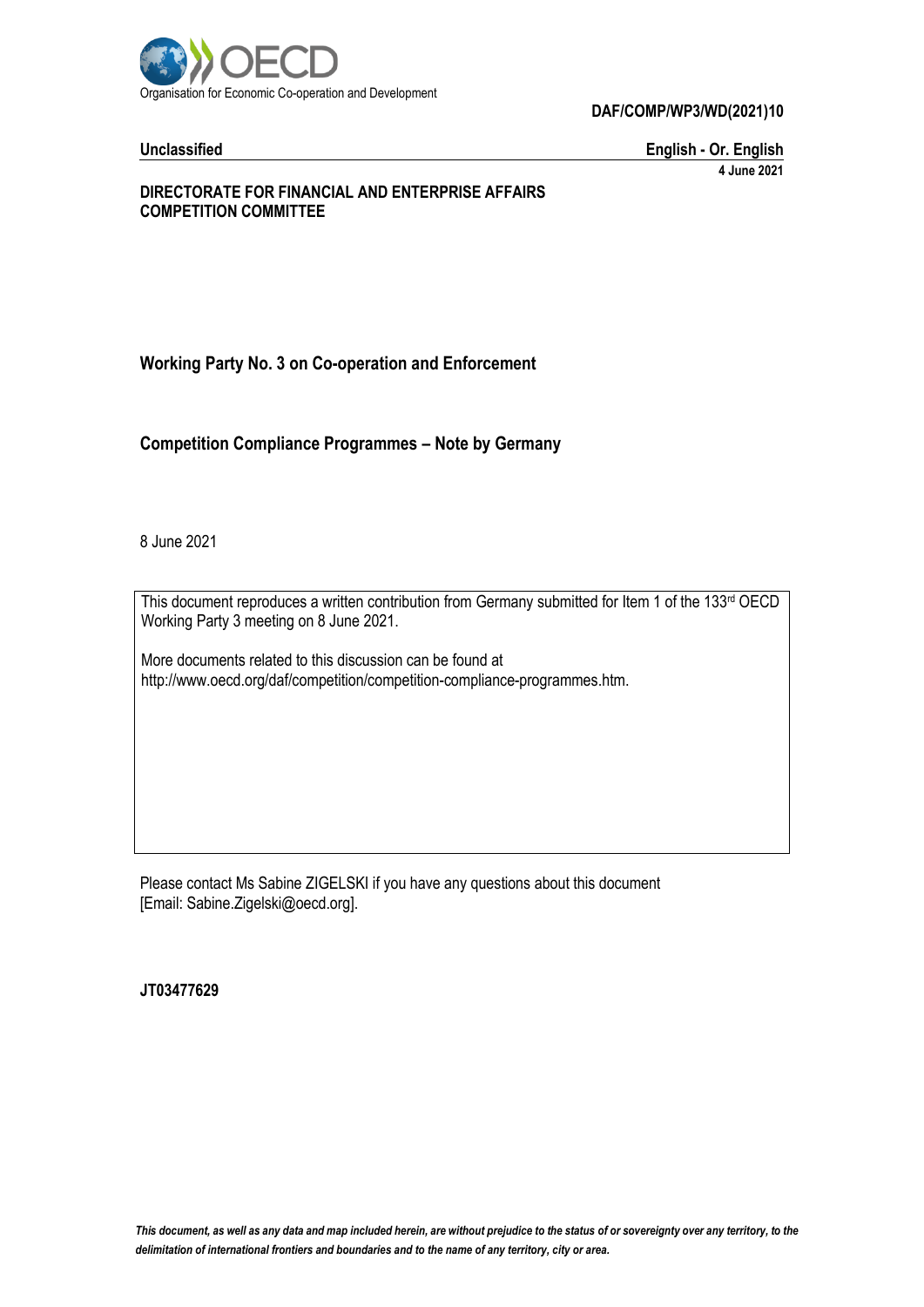# *Germany*

### **1. Introduction**

1. Compliance with competition law has become an issue of growing importance over the last couple of years as fines for infringements of competition law are constantly increasing. In Germany, two major developments reflect this increasing importance: firstly, the new rules implemented by the  $10<sup>th</sup>$  amendment to the German Competition Act (Gesetz gegen Wettbewerbsbeschränkungen,  $GWB$ <sup>1</sup> on how compliance programmes are to be taken into account when setting fines and secondly, the launch of the new Competition Register. Following the Bundeskartellamt's contribution to the 2011 OECD Roundtable on "Promoting Compliance with Competition Law", this document mainly sheds a light on these two legislative tools related to competition law compliance.

# **2. Background**

2. Since 2011 the Bundeskartellamt has continued to impose heavy fines for violations of antitrust law. In 2014, for instance, it imposed a fine of 281.7 Mio. Euros in total on undertakings of a sugar cartel, the highest single fine being 195 Mio. Euros.<sup>2</sup> In 2019, the Bundeskartellamt fined the members of a cartel of quarto plates manufactures with 646.5 Mio. Euros in total, 370 Mio. Euros being the highest single fine imposed.<sup>3</sup> In 2020, undertakings participating in an aluminium cartel were fined 175 Mio. Euros, a fine of 145 Mio. Euros was imposed on a single undertaking.<sup>4</sup>

3. The ongoing focus on cartel enforcement and the increase in fines have thus continued to draw attention and awareness to efficient and effective compliance programmes within the business community. Compliance programmes do not only prevent undertakings from infringing competition law but also, they contribute to uncover and terminate infringements more effectively. Lastly, they help undertakings to become aware more quickly of potential infringements and hence to increase their probability to benefit from leniency rules. The Bundeskartellamt therefore strongly supports all compliance measures. Lastly, enforcers can consider effective compliance measures as mitigating circumstances when setting fines (as will be described below).

4. Amongst the variety of potential compliance measures undertakings have to choose the ones most suited to the size and sector of their business. The Bundeskartellamt cannot set any general rules in this respect; however, key principles regarding the general

<sup>&</sup>lt;sup>1</sup> Available at: [http://www.gesetze-im-internet.de/englisch\\_gwb/.](http://www.gesetze-im-internet.de/englisch_gwb/)

<sup>2</sup> Press release available at:

[https://www.bundeskartellamt.de/SharedDocs/Meldung/EN/Pressemitteilungen/2014/18\\_02\\_2014](https://www.bundeskartellamt.de/SharedDocs/Meldung/EN/Pressemitteilungen/2014/18_02_2014_Zucker.html) [\\_Zucker.html.](https://www.bundeskartellamt.de/SharedDocs/Meldung/EN/Pressemitteilungen/2014/18_02_2014_Zucker.html) 

<sup>3</sup> Press release available at:

[https://www.bundeskartellamt.de/SharedDocs/Meldung/EN/Pressemitteilungen/2019/12\\_12\\_2019](https://www.bundeskartellamt.de/SharedDocs/Meldung/EN/Pressemitteilungen/2019/12_12_2019_Quartobleche.html) [\\_Quartobleche.html.](https://www.bundeskartellamt.de/SharedDocs/Meldung/EN/Pressemitteilungen/2019/12_12_2019_Quartobleche.html)

<sup>4</sup> Press release available at:

[https://www.bundeskartellamt.de/SharedDocs/Meldung/EN/Pressemitteilungen/2020/23\\_12\\_2020](https://www.bundeskartellamt.de/SharedDocs/Meldung/EN/Pressemitteilungen/2020/23_12_2020_Alu_Schmieden.html) Alu Schmieden.html.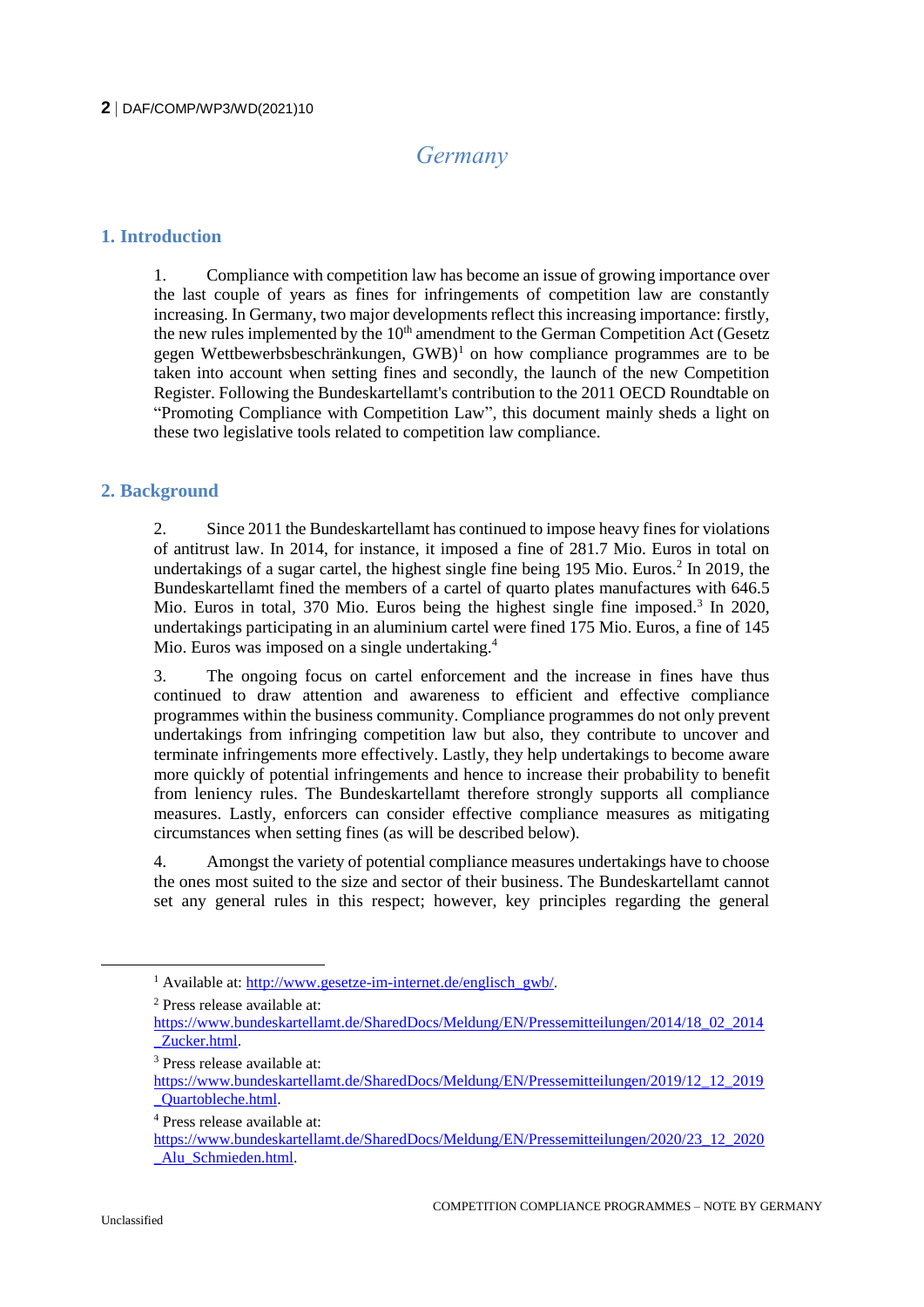assessment of fines are laid out in the Bundeskartellamt's "Guidelines for the setting of fines in cartel administrative offence proceedings".<sup>5</sup>

### **3. Consequences of effective compliance on the setting of fines – new rules implemented by the 10th amendment to the German Competition Act**

5. It has been recognized in antitrust practice that effective compliance implemented *after* the infringement took place might be considered as mitigating circumstance in the setting of fines. Any measures taken by the undertaking concerned effectively prevent and detect infringements in the future are eligible for consideration. The new amendment to the German Competition Act in January 2021 established an explicit legal basis to this practice. It determines (Section 81d (1)) that precautionary measures taken after the infringement to prevent and detect infringements in the future may be considered as circumstances to be weighed in the setting of fines.<sup>6</sup> An important indicator, for instance, for the seriousness of compliance measures after the infringement is that the undertaking has actively cooperated in the investigation of the offence.

6. New, however, is the option for enforcing authorities to consider precautionary measures taken *prior* to the infringement when setting fines. The German Competition Act (Section 81d (1)) stipulates that adequate and effective precautions taken prior to the infringement to prevent and detect infringements may also be taken into account in a mitigating manner.

7. The type and scope of compliance measures depend on the case at hand and, in particular, on the type, size and organisation of the individual undertaking, the specific risks of the undertaking's business, the number of employees, the regulations to be observed and the risk of their violation.

8. As a rule, compliance prior to the infringement can be assumed to have been effective if the measures taken led to the infringement being uncovered and reported. However, compliance measures prior to the infringement cannot be taken into account if a person responsible for the management of the company was involved in the infringement.

### **4. Competition Register ("Wettbewerbsregister")**

9. The second development worth mentioning is the launch of the Competition Register in early 2021. This new tool helps to fight white collar crimes and increases compliance with competition law by providing public contracting authorities, sector contracting entities and concession grantors with information enabling them to assess whether an undertaking can or must be excluded from award procedures in Germany for having committed economic offences.

COMPETITION COMPLIANCE PROGRAMMES – NOTE BY GERMANY

<sup>&</sup>lt;sup>5</sup> The Guidelines are currently being revised; a revised version will be accessible here shortly: [https://www.bundeskartellamt.de/SharedDocs/Publikation/EN/Leitlinien/Guidelines%20for%20th](https://www.bundeskartellamt.de/SharedDocs/Publikation/EN/Leitlinien/Guidelines%20for%20the%20setting%20of%20fines.html?nn=3591462) [e%20setting%20of%20fines.html?nn=3591462.](https://www.bundeskartellamt.de/SharedDocs/Publikation/EN/Leitlinien/Guidelines%20for%20the%20setting%20of%20fines.html?nn=3591462) In addition to elaborations on compliance measures prior to infringement, key amendments will concern the handling of cases in which the antitrust violation was committed by a person with manager responsibility in the undertaking concerned as well as cases in which an employee deliberately circumvented the installed compliance measures.

<sup>&</sup>lt;sup>6</sup> In 2016, for instance, the Bundeskartellamt uncovered a case of vertical resale price maintenance which Lego had enforced on its retailers. Lego took organisational and personnel-related steps in order to prevent any future non-compliant behaviour. The Bundeskartellamt took Lego´s efforts into account and, as a consequence, lowered the fine imposed on the company.